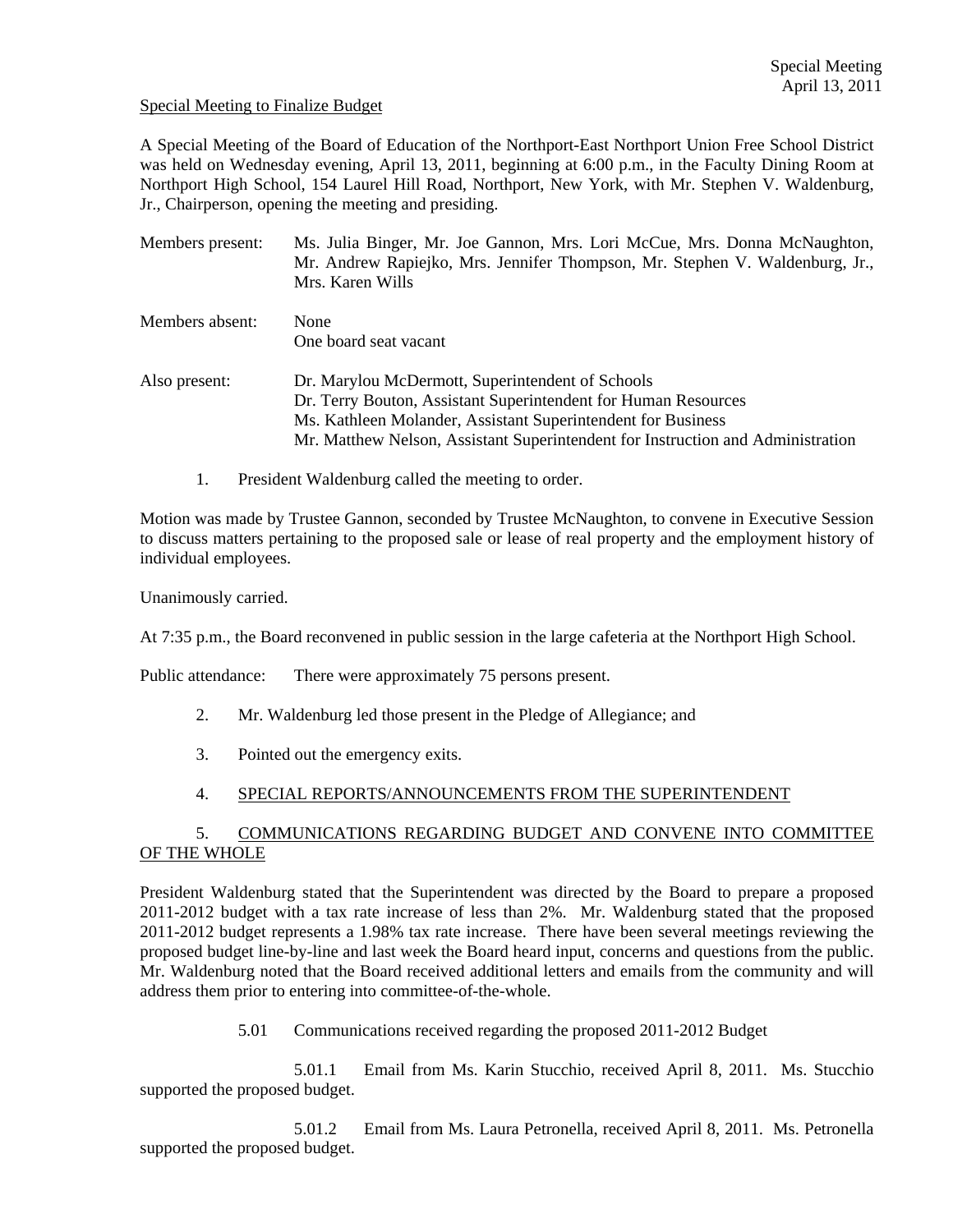5.01.3 Email from Mr. Michael P. Gilmore, received April 8, 2011. Mr. Gilmore was vehemently opposed to any increases in school district taxes or any taxes.

 5.01.4 Email from Ms. Amy Connor, received April 8, 2011. Ms. Connor thanked the board and Superintendent for working to keep tax increases as low as possible and maintaining quality schools.

 5.01.5 Email from Lisa and Daniel Karopoulos, received April 8, 2011. Lisa and Daniel Karopoulos supported the proposed budget.

 5.01.6 Email from Ms. Sheila Whitlow, received April 8, 2011. Ms. Whitlow addressed the board and stated she spoke to Dr. McDermott regarding her letter. Ms. Whitlow asked what a contingency budget would look like.

President Waldenburg stated that a contingency budget will be addressed at a future meeting.

 5.01.7 Email from Ms. Lisa Leonick, received April 11, 2011. Ms. Leonick supported the proposed budget.

 5.01.8 Email from Ms. Cindy Hunter, received April 11, 2011. Ms. Hunter supported the proposed budget.

 5.01.9 Email from Ms. Kelly Clark, received April 11, 2011. Ms. Clark requested the Board explain what a 0% tax rate increase budget would look like.

 5.01.10 Email from Ms. Amanda Torres, received April 11, 2011. Ms. Torres supported the proposed budget.

5.01.11 Email from Ms. Sheila Whitlow, received April 11, 2011

In response to Ms. Whitlow, Ms. Kathleen Molander, Assistant Superintendent for Business, stated that the \$600,000 is the jobs money from the Federal Government and \$187,927 in State Aid was restored to the District.

 5.01.12 Email from Ms. Jen Montgomery, received April 11, 2011. Ms. Montgomery supported the proposed budget.

 5.01.13 Email from Mr. Michael Amendola, received April 11, 2011. Mr. Amendola supported the proposed budget.

 5.01.14 Email from Ms. Carrie Pearlman, received April 11, 2011. Ms. Pearlman supported the proposed budget.

 5.01.15 Email from Ms. Anne Kroon, received April 12, 2011. Ms. Kroon supported the proposed budget.

 5.01.16 Email from Ellen and Jonathan Hatch, received April 12, 2011. Mr. and Mrs. Hatch supported the proposed budget and stated that the problems needs to be addressed at the state and federal levels.

President Waldenburg asked if the District could create a list of the mandates that affect education for the community to understand, and contact information for the elected officials.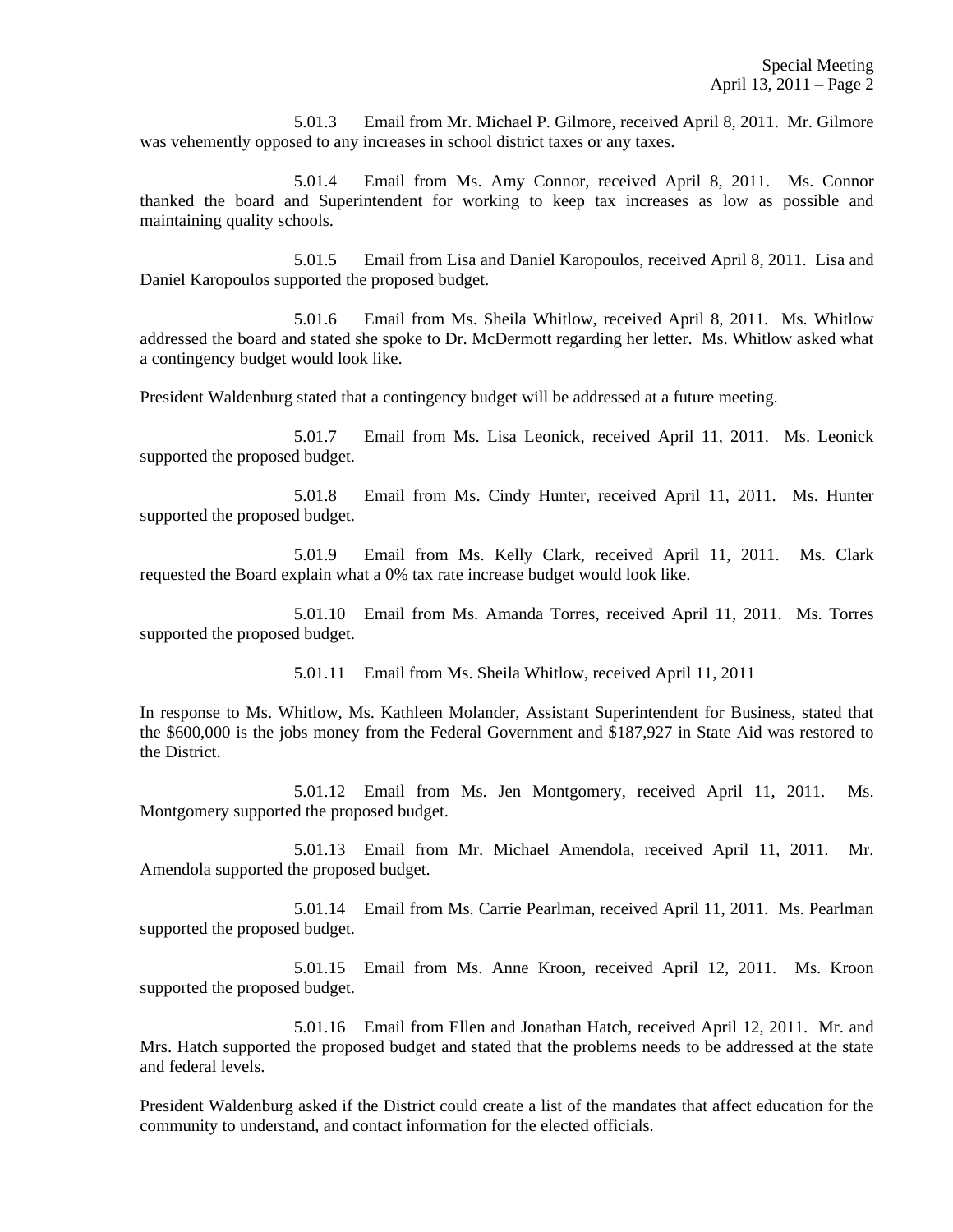5.01.17 Email from Ms. Ellen Francis, received April 12, 2011. Ms. Francis supported the proposed budget.

 5.01.18 Email from Ms. Joann Stolls, received April 12, 2011. Ms. Stolls supported the proposed budget.

 5.01.19 Email from Diana and Jerry Macholz, received April 13, 2011. Diana and Jerry Macholz supported the proposed budget.

 5.01.20 Email from Ms. Grace Dwyer-Mauro, received April 13, 2011. Ms. Dwyer-Mauro supported the proposed budget.

 5.01.21 Email from Ms. Jane Fenton, received April 13, 2011. Ms. Fenton supported the proposed budget.

 5.01.22 Email from Lynn and Joseph Leonard, received April 13, 2011. Lynn and Joseph Leonard supported the proposed budget.

 5.01.23 Email from Ms. Jennifer Stearns Lau, received April 13, 2011. Ms. Stearns Lau supported the proposed budget.

 5.01.24 Email from Mr. Anthony Petrunti, received April 13, 2011. Mr. Petrunti stated that the community cannot continue to have tax rate hikes each year and that they are making it very difficult for anyone to continue to live in the village.

 5.01.25 Email from Mr. Richard Lau, received April 13,2011. Mr. Lau supported the proposed budget.

Mr. Longo addressed the Board and asked how the Triborough Amendment affects budget negotiations and teacher contracts.

President Waldenburg stated that the contract between the District and the UTN holds salaries and step increases to the levels at the end of the contract.

Ms. Brenda Galofaro addressed the Board and stated that weighting should not be eliminated and that the program is necessary to support the teachers.

Trustee Wills requested Ms. Galofaro leave her contact information for her to discuss weighting.

At 8:25 p.m., motion was made by Trustee McCue, seconded by Trustee Thompson, to convene into Committee-of-the-Whole to discuss informally the budget that will be presented to the voters on May 17, 2011.

Unanimously carried.

At 10:30 p.m., motion was made by Trustee Gannon, seconded by trustee McNaughton, to extend the meeting.

Unanimously carried.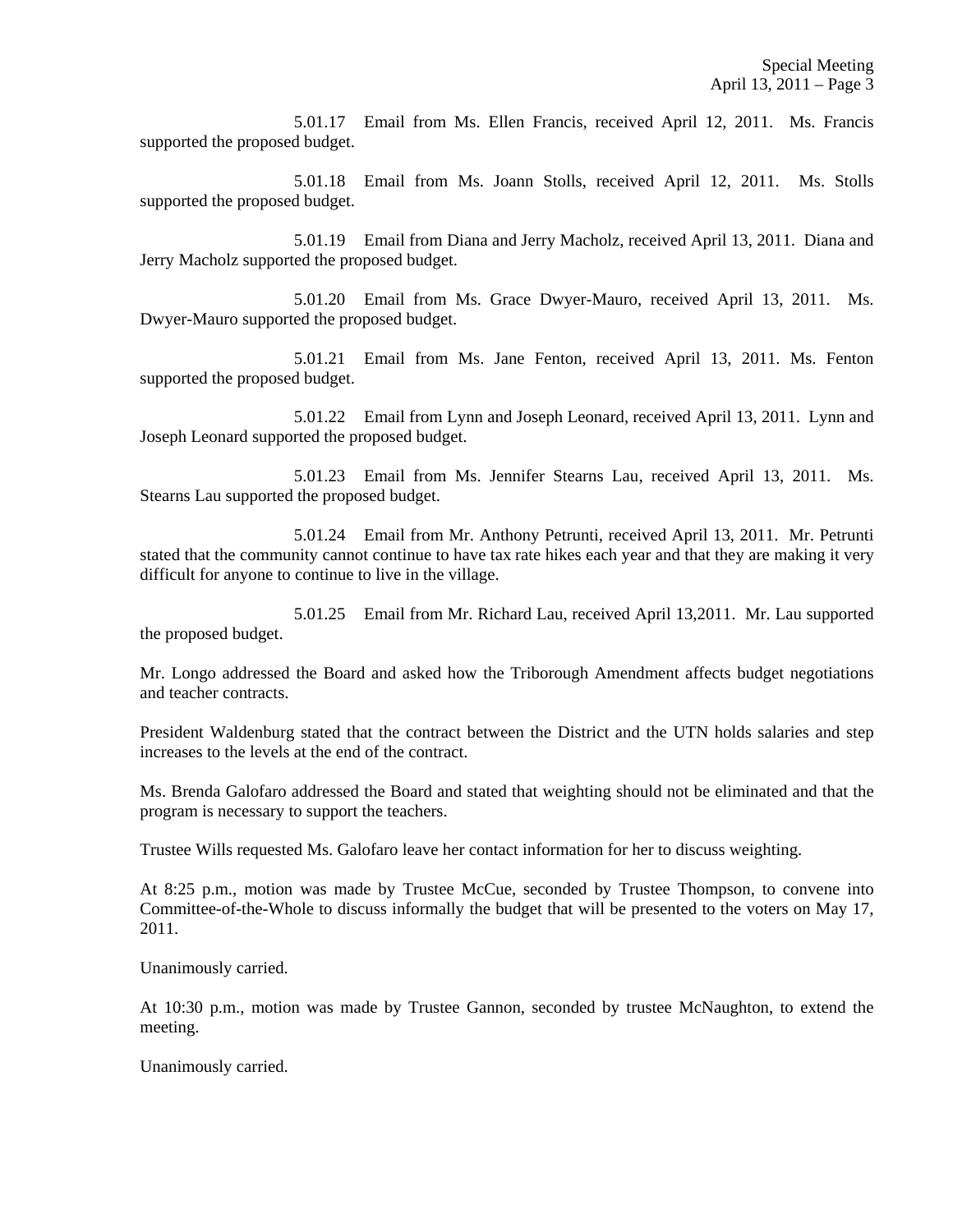### 6. RECONVENE IN SPECIAL MEETING

At 11:05 p.m., motion was made by Trustee Gannon, seconded by Trustee Thompson, to come out of Committee-of-the-Whole and to reconvene into Special Meeting.

Unanimously carried.

Motion was made by Trustee Wills, seconded by Trustee Rapiejko, to approve the following resolution:

 "WHEREAS, the Board of Education of the Northport-East Northport Union Free School District desires to embark upon the following capital improvement projects:

- · Replacement of two boilers and associated mechanical systems at East Northport Middle School
- · Replacement of electrical service and wiring at Northport Middle School
- Replacement of front stairs at William J. Brosnan School
- · Renovations to the football/soccer/lacrosse fields at Northport Middle School and East Northport Middle School; and

WHEREAS, said capital improvement projects are subject to classification under the State Environmental Quality Review Act (SEQRA); and

WHEREAS, routine activities such as renovations to, or expansions of existing public school facilities by less than 10,000 square feet are classified as Type II Actions under the current Department of Environmental Conservation SEQR Regulations (Section 6 NYCRR 617.5(c)(8); and

WHEREAS, the SEQR Regulations declare Type II Actions to be actions that have no significant impact on the environment and require no further review under SEQR; and

WHEREAS, the Board of Education, as the only involved agency, has examined all information related to the capital improvement projects and has determined that the capital improvement projects listed in attachment A hereto are classified as a Type II Actions pursuant to Section 617.5(c)(8) of the SEQR Regulations;

NOW, THEREFORE, BE IT RESOLVED that the Board of Education hereby declares itself lead agency in connection with the requirements of the State Environmental Quality Review Act; and

BE IT FURTHER RESOLVED that the Board of Education hereby declares that the capital improvement projects outlined above are Type II Actions, which requires no further review under SEQRA; and

BE IT FURTHER RESOVLED, that the Board of Education hereby shall forward an official copy of this Resolution to the New York State Education Department together with a copy of the correspondence from the New York State Office of Parks, Recreation and Historic Preservation in connection with its request for approval of said projects from the New York State Education Department."

Unanimously carried.

### 7. FINALIZE PROPOSITIONS

 7.01 Motion was made by Trustee Waldenburg, seconded by Trustee Gannon, to approve the following proposition that will be submitted to the Voters on May 17, 2011: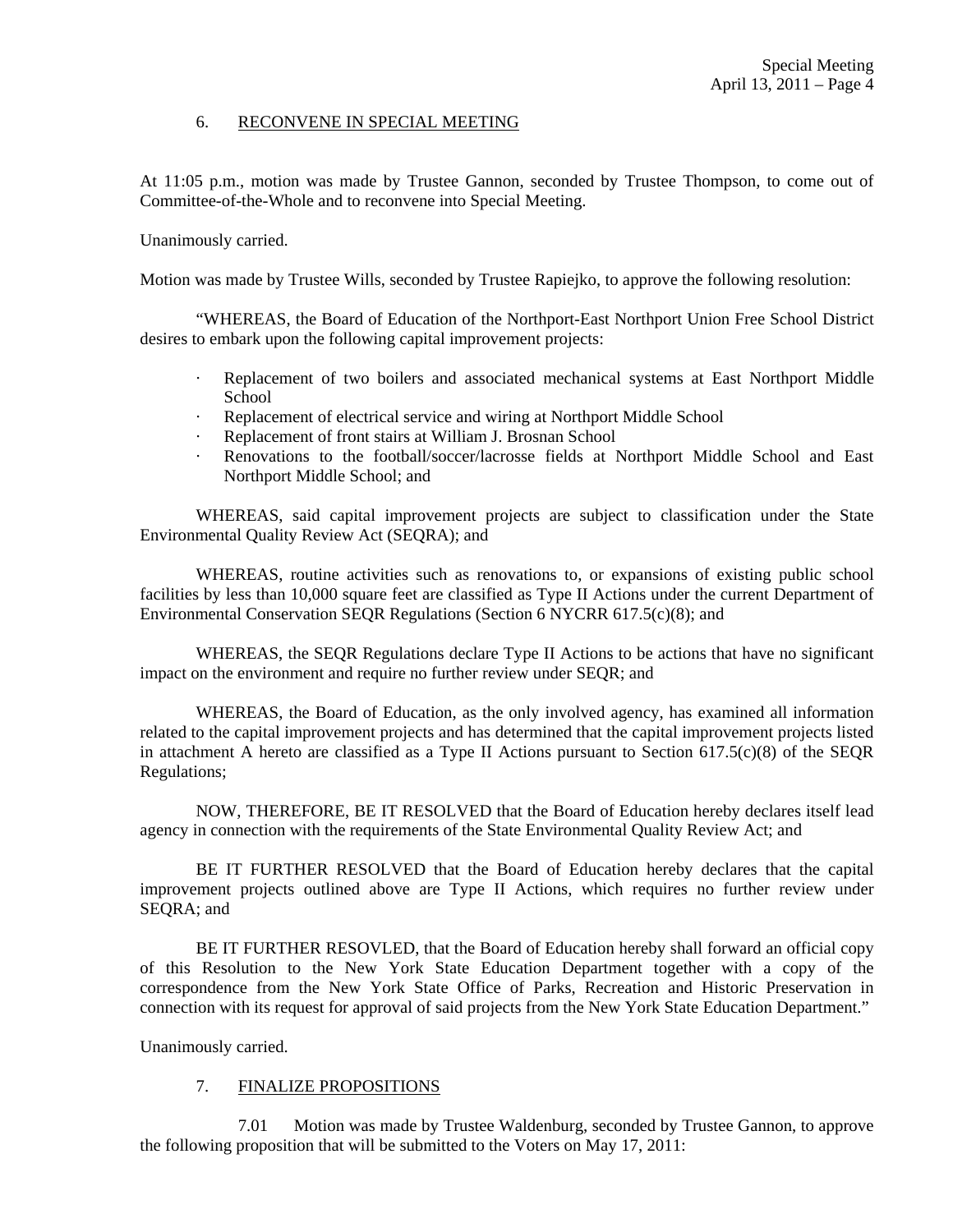"BE IT RESOLVED, that the following proposition shall be submitted to the voters at the May 17, 2011 Annual Vote as "Proposition No. 1:"

 RESOLVED, that the Annual School District Budget for the 2011-2012 School year in the amount of \$151,178,758 and the necessary taxes therefor be approved.

Unanimously carried.

Motion was made by Trustee Wills, seconded by Trustee Gannon, to approve the following proposition that will be submitted to the Voters on May 17, 2011 as "Proposition No. 2:"

 "BE IT RESOLVED, that the Board of Education hereby authorizes the following proposition to be included on the ballot at its Annual Meeting on May 17, 2011 as follows:"

 SHALL the Board of Education be authorized to expend out of the capital reserve fund established on May 20, 2008 a sum not to exceed \$900,000 for the purpose of replacing two (2) boilers and associated mechanical systems at East Northport Middle School and replacement of front stairs at William J. Brosnan School, including all labor, materials, equipment, apparatus, and incidental costs thereof.

Unanimously carried.

Motion was made by Trustee Gannon, seconded by Trustee Thompson, to approve all items under 8. and 9., including Supplemental 8.01.3 (Schedule A #1-7), and Supplemental 8.02 (revised School Calendar for 2011-2012)

## 8. SUPERINTENDENT'S REPORT, GENERAL - FOR BOARD ACTION

 8.01 Personnel Schedules, each dated April 13, 2011, and each attached and made part of the official minutes:

- 8.01.1 Schedule B Non-Instructional Staff
- 8.01.2 Schedule D Extra Pay
- 8.01.3 Schedule A Certified Staff
- 8.02 Adopting the revised proposed School Calendar for 2011-2012

## 9. SUPERINTENDENT'S REPORT, FINANCIAL – FOR BOARD ACTION

 9.01 Approving a 2010-2011 Service Agreement between Northport-East Northport Union Free School District and Developmental Disabilities Institute

Vote on Trustee Gannon's motion to approve all items under 8. and 9., including Supplemental 8.01.3 (Schedule A #1-7), and Supplemental 8.02 (revised School Calendar for 2011-2012) was unanimously carried.

## 10. SUPERINTENDENT'S REPORT – FOR INFORMATION ONLY

11. ADJOURNMENT